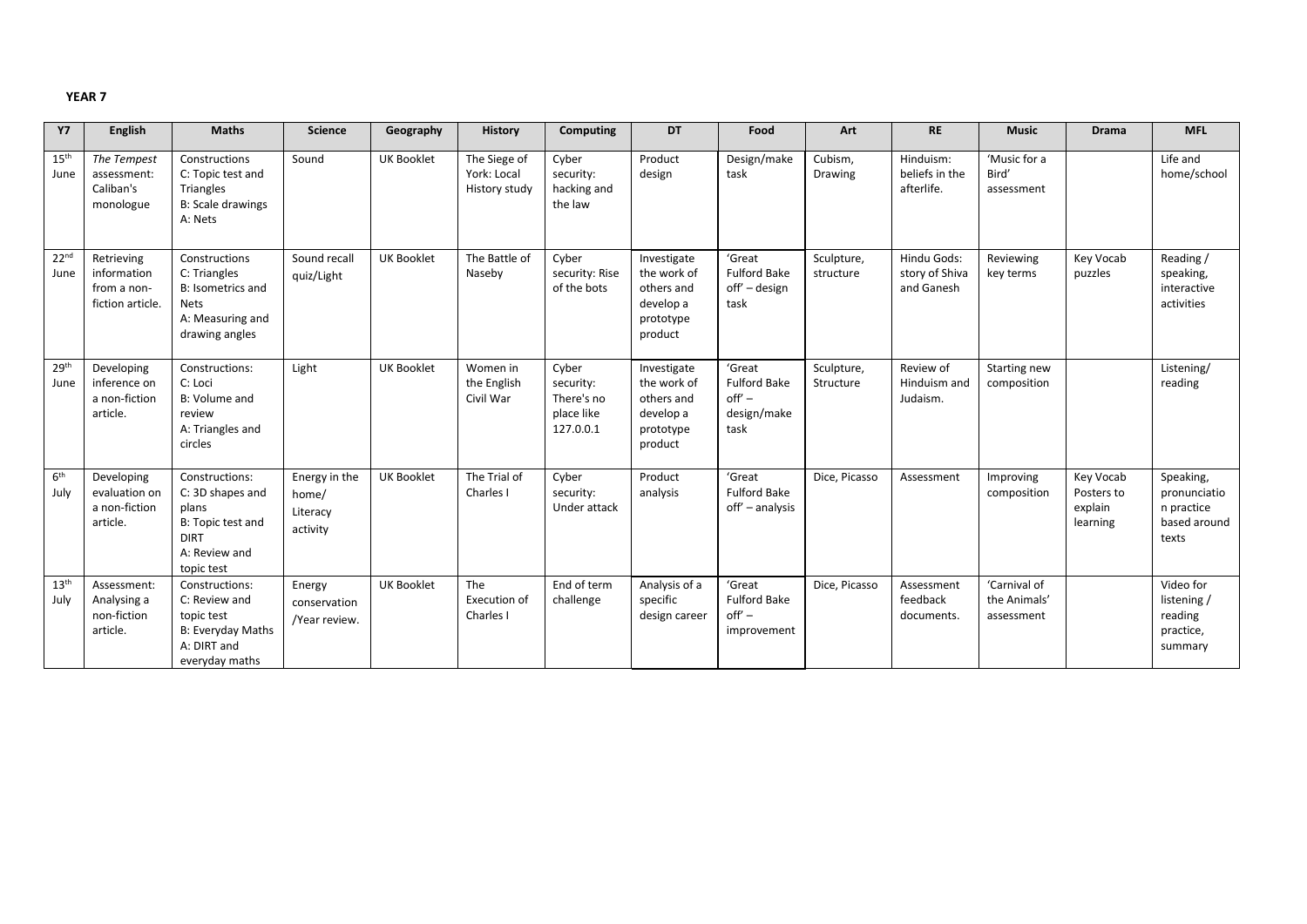| <b>Y8</b>                | English                                                            | <b>Maths</b>                                                                                                                       | <b>Science</b>                                                            | Geography               | History                                            | <b>Computing</b>                                            | <b>DT</b>                                                                     | Food                                                   | Art                     | <b>RE</b>                                    | <b>Music</b>                         | <b>Drama</b>                                  | <b>MFL</b>                                                |
|--------------------------|--------------------------------------------------------------------|------------------------------------------------------------------------------------------------------------------------------------|---------------------------------------------------------------------------|-------------------------|----------------------------------------------------|-------------------------------------------------------------|-------------------------------------------------------------------------------|--------------------------------------------------------|-------------------------|----------------------------------------------|--------------------------------------|-----------------------------------------------|-----------------------------------------------------------|
| 15 <sup>th</sup><br>June | Merchant of<br>Venice<br>assessment:<br>Shylock's<br>monologue     | Constructions:<br>C: Triangles<br>B: Triangles and<br>bisectors<br>A: Angles and<br>triangles                                      | Energy                                                                    | Urbanisation<br>Project | Conscientious<br>Objectors<br>WWI                  | Cyber<br>security:<br>hacking and<br>the law                | Product<br>design                                                             | Investigation/<br>make bread                           | Cubism,<br>Drawing      | Assessment                                   | 'Storm<br>Composition'<br>assessment |                                               | <b>Holiday Topic</b>                                      |
| 22 <sup>nd</sup><br>June | Ballad<br>conventions:<br>rhythm, rhyme,<br>structure and<br>plot. | Constructions:<br>C: Bisectors and<br>scale drawings<br><b>B: Perpendiculars</b><br>and loci<br>A: triangles and<br>scale drawings | Compounds<br>summary/<br>Science<br>practical                             | Urbanisation<br>Project | Civilians in<br>World War<br>One                   | Cyber<br>security: Rise<br>of the bots                      | Investigate<br>the work of<br>others and<br>develop a<br>prototype<br>product | Presentation/<br>theory task:<br>Multicultural<br>food | Sculpture,<br>Structure | Assessment<br>feedback and<br>answers        | Reviewing<br>key terms               | Key Vocab<br>puzzles                          | Writing/pron<br>unciation                                 |
| 29 <sup>th</sup><br>June | Ballad<br>conventions:<br>characterisation                         | Constructions:<br>C: Loci and<br>bearings<br><b>B: Scale drawings</b><br>and bearings<br>A: Review and<br>topic test               | Compounds<br>assessment<br>(submitted<br>work)<br>& Science<br>practical. | Urbanisation<br>Project | Gallipoli and<br>ANZAC troops                      | Cyber<br>security:<br>There's no<br>place like<br>127.0.0.1 | Investigate<br>the work of<br>others and<br>develop a<br>prototype<br>product | Investigate/<br>make product<br>from<br>workbook       | Sculpture,<br>Structure | Philosophy of<br>Religion:<br>Fate/destiny   | Starting new<br>composition          |                                               | Listening<br>(what to take<br>on holiday                  |
| 6 <sup>th</sup> July     | Ballad<br>conventions:<br>symbolism.                               | Constructions:<br>C: Review and<br>topic test<br>B: Review and<br>topic test<br>A: DIRT and<br>everyday maths                      | Bones &<br>muscles                                                        | Urbanisation<br>Project | Exploring<br>World War<br>One<br>Memorial<br>sites | Cyber<br>security:<br>Under attack                          | Product<br>analysis                                                           | Investigate/m<br>ake product<br>from<br>workbook       | Dice, Picasso           | Philosophy of<br>Religion: The<br>good life. | Improving<br>composition             | Key Vocab<br>poster to<br>explain<br>learning | Focus:<br>Grammar<br>(including<br>conditional<br>phrases |
| 13 <sup>th</sup><br>July | Assessment:<br>evaluative<br>writing.                              | Constructions:<br>C: DIRT and<br>everyday maths<br><b>B: DIRT and</b><br>everyday maths<br>A: Everyday<br>maths                    | Sound                                                                     | Urbanisation<br>Project | Women in<br>World War<br>One                       | End of term<br>challenge                                    | Analysis of a<br>specific<br>design career                                    | Design a<br>healthy meal                               | Dice, Picasso           | Philosophy of<br>Religion:<br>Humanism       | 'Programme<br>Music'<br>assessment   |                                               | Reading<br>Recap/summ<br>ary                              |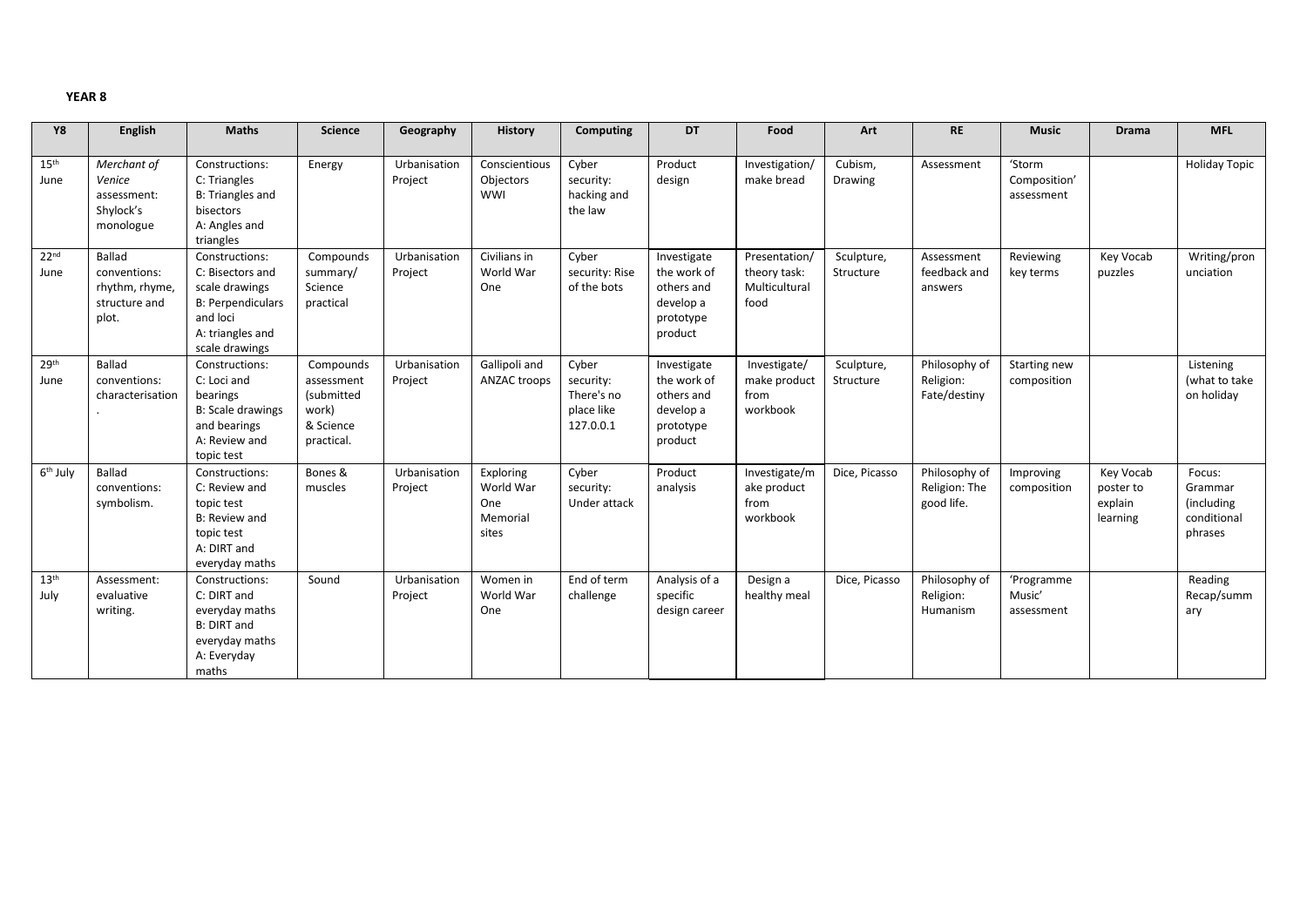| Υ9                       | English/                                       | <b>Maths</b>                                                                                                                                   | <b>Science</b>                                                                                          | Geography                                            | <b>History</b>       | Computer                                                                   | DT/Food                                                                                 | Art                           | <b>RE</b>                                                 | <b>Music</b>                                  | <b>Drama</b>                 | <b>Business</b>                             | <b>PE</b>                         | <b>MFL</b>                                         |
|--------------------------|------------------------------------------------|------------------------------------------------------------------------------------------------------------------------------------------------|---------------------------------------------------------------------------------------------------------|------------------------------------------------------|----------------------|----------------------------------------------------------------------------|-----------------------------------------------------------------------------------------|-------------------------------|-----------------------------------------------------------|-----------------------------------------------|------------------------------|---------------------------------------------|-----------------------------------|----------------------------------------------------|
|                          | Literature                                     |                                                                                                                                                |                                                                                                         |                                                      |                      | Science/<br>iMedia                                                         |                                                                                         |                               |                                                           |                                               |                              |                                             |                                   |                                                    |
| 15 <sup>th</sup><br>June | Analytical<br>reading<br>skills                | Constructions<br>C: Topic test/<br>garden design<br>B: Pythagoras/<br>topic test<br>A: Bisectors and<br>triangles                              | <b>B: Cells recall</b><br>C: Covalent<br>molecules<br>P: Refraction                                     | Coasts<br>topic/<br>Resource<br>Manageme<br>nt topic | Cold War<br>1962-72  | <b>Translators</b><br>and<br>Operating<br>Systems<br>iMedia:<br>Time plans | Applying<br>materials<br>knowledge<br>Food:<br>Design/mak<br>e (D/M) task               | Biro,<br>drawing              | Peace, War<br>& Justice.                                  | Diversity in<br>classical<br>music            | Annotated<br>monologues      | Unit 3<br>Operations<br>/Unit 4 HR<br>work  | Revision                          | Technology<br>in Everyday<br>life                  |
| 22 <sup>nd</sup><br>June | Developing<br>analytical<br>reading<br>skills. | Equations:<br>C: Linear<br>equations/<br>simultaneous<br><b>B: Linear</b><br>equations<br>A: Topic<br>test/DIRT                                | <b>B: Absorption</b><br>C: Metallic<br>Bonding<br>P: Density &<br>changes of<br>state                   | Coasts<br>topic/<br>Resource<br>Manageme<br>nt topic | Cold War<br>1962-72  | Types of<br>networks<br>iMedia:<br>Copyright                               | Application<br>of theory<br>elements<br>Food:<br>Raising<br>agents                      | Larry<br>Rivers,<br>Sketching | Peace, War<br>& Justice.                                  | Reviewing<br>key<br>terms/solo<br>performance | Recording of<br>performances | Unit 3<br>Operations<br>/Unit 4 HR<br>work  | Test                              | Video for<br>listening/sp<br>eaking<br>translation |
| 29 <sup>th</sup><br>June | Developing<br>analytical<br>reading<br>skills. | Equations:<br>C: Simultaneous<br>equations/<br>inequalities<br><b>B: Constructing</b><br>equations<br>A: Balancing and<br>solving<br>equations | <b>B:Enzymes</b><br>C: Polymers<br>(and<br>Nanoparticles<br>for triple<br>groups)<br>P: Waves<br>recall | Coasts<br>topic/<br>Resource<br>Manageme<br>nt topic | Cold War<br>1962-72  | Network<br>protocols<br>iMedia:<br>Images                                  | Communica<br>ting ideas<br>graphically<br>Food:<br>biological<br><b>RA</b><br>D/M pizza | Larry Rivers,<br>Sketching    | Consolidatio<br>n of<br>learning                          | Applying key<br>terms/<br>analysis            | Analysis of<br>performance   | Unit 3<br>Operations<br>/Unit 4 HR<br>work  | Feedback<br>an DIRT               | Grammar<br>focus                                   |
| 6 <sup>th</sup><br>July  | Developing<br>comparison                       | Equations<br>C: Trial and<br>improvement/<br>topic test<br>B: Topic test and<br>practice<br>A: Linear<br>equations                             | B: Lungs<br>C: Review of<br>C <sub>2</sub><br>P:Specific<br><b>Heat Capacity</b>                        | Coasts<br>topic/<br>Resource<br>Manageme<br>nt topic | Revising<br>Cold War | Network<br>security<br>iMedia:<br>Audio                                    | Analysis of<br>products<br>Food: stea<br>m RA, D/M<br>profiteroles                      | Research,<br>Drawing          | Assessment                                                | Solo<br>performance<br>assessment             | Evaluation of<br>performance | Unit 3<br>Operations<br>/ Unit 4 HR<br>work | Recap of<br>Y9 skills             | Reading and<br>listening<br>comprehens<br>ion      |
| 13 <sup>th</sup><br>July | Assessment                                     | Equations:<br>C: DIRT/<br>everyday maths<br>B:<br>Transformations<br>A: Topic test and<br>review                                               | <b>B: Circulatory</b><br>system<br>C: Bonding<br>recall<br>P: Latent<br>Heat                            | Coasts<br>topic/<br>Resource<br>Manageme<br>nt topic | Revising<br>Cold War | The Internet<br>iMedia:<br>Video                                           | Responding<br>to design<br>context<br>Food: air RA<br>D/M Swiss<br>roll                 | Research,<br>Drawing          | Assessment<br>feedback<br>documents.<br>Model<br>answers. | Reviewing<br>key terms                        | Evaluation of<br>performance | Unit 3<br>Operations<br>/ Unit 4 HR<br>work | Introducti<br>on to Y10<br>skills | Writing<br>summary                                 |